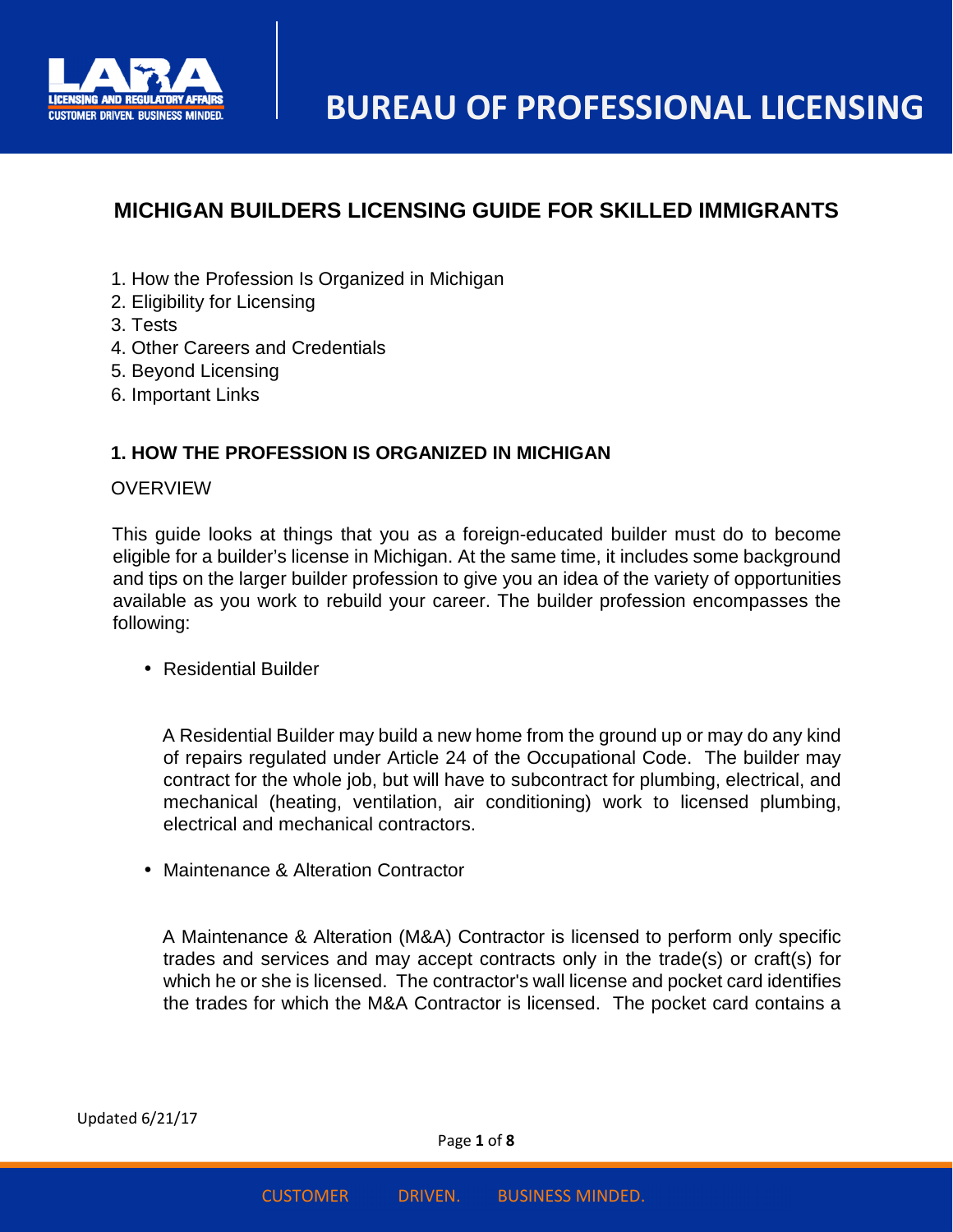

letter code that represents the trade or trades in which that contractor is licensed. The M&A trades and their equivalent letter codes are: Carpentry (A); Concrete (B); Excavation (D); Insulation Work (G); Masonry (I); Painting & Decorating (J); Siding (K); Roofing (M); Screen & Storm Sash (N); Gutters (O); Tile & Marble (P); House Wrecking (R); Swimming Pools (S); and Basement Waterproofing (T).

REGULATION OF THE BUILDER PROFESSION IN MICHIGAN

The Bureau of Professional Licensing (BPL) within the Michigan Department of Licensing and Regulatory Affairs (LARA) regulates the builder profession in Michigan. Before you can be eligible for licensure, you must meet certain training requirements and pass a state board examination. The examination is administered by PSI Services LLC (PSI) through testing centers in Michigan.

# **2. ELIGIBILITY FOR LICENSING**

- **I. The process for obtaining an Individual Residential Builder or Maintenance & Alteration Contractor license:** 
	- 60 hours of approved prelicensure education courses
	- Be at least 18 years of age
	- Be of good moral character
	- Submit any required documentation requested by the Department
	- Pass the required examination.

#### **II. Prelicensure**

An applicant for a Residential Builder or Maintenance & Alteration Contractor license must complete 60 hours of approved prelicensure education prior to taking the examination or submitting a license application to the Department.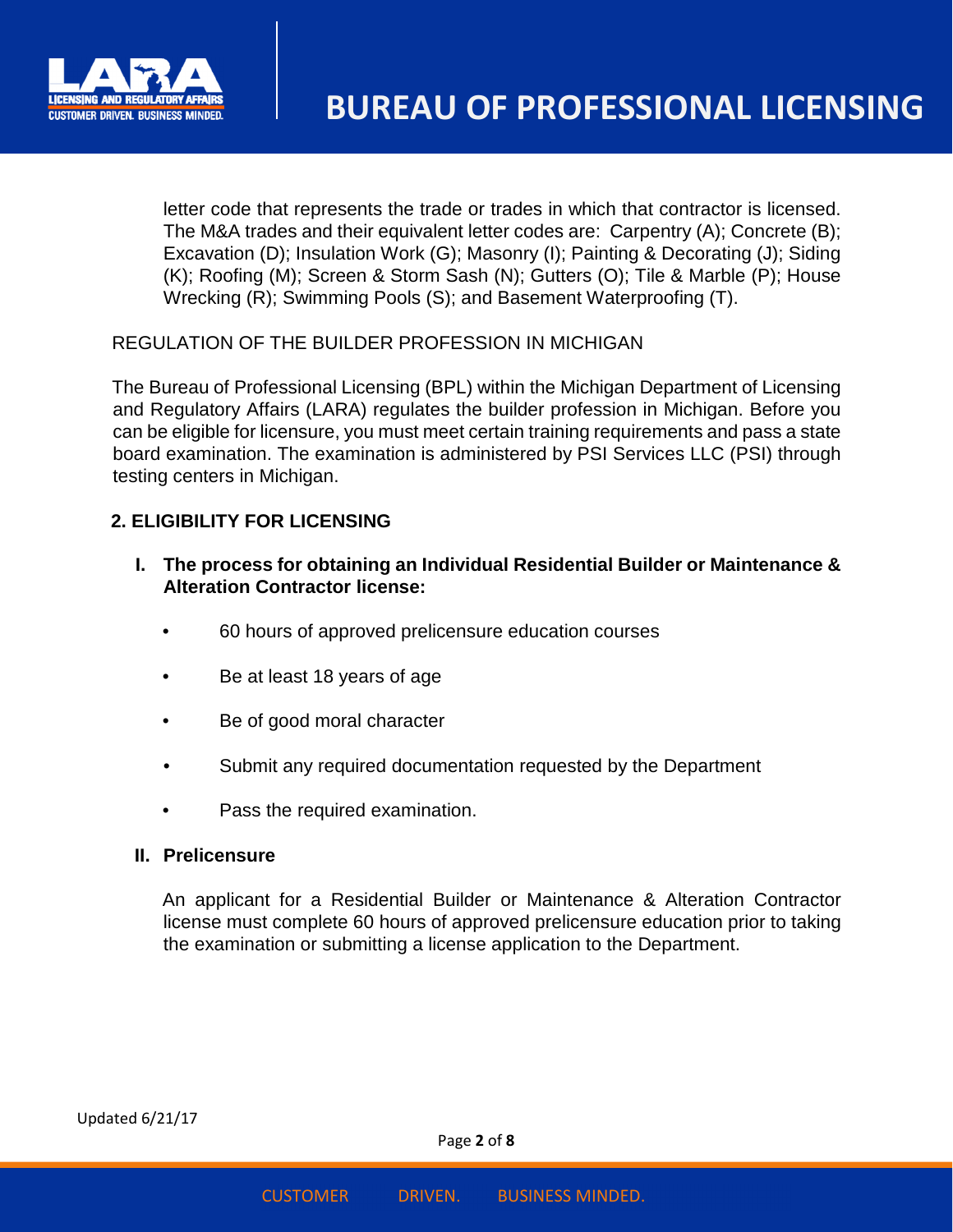

All prelicensure education courses must be approved by the Department. A list of approved prelicensure education courses is available on the Builders website at www.michigan.gov/builders under the Licensing Information section. Courses are still being developed; therefore, please continue to visit the Builders website for updated information. The 60 hours of approved prelicensure courses must include at least six (6) hours in each subject below:

- 1) Business Management, Estimating, and Job Costing (6 hours);
- 2) Design and Building Science (6 hours)
- 3) Contracts, Liability, and Risk Management (6 hours);
- 4) Marketing and Sales (6 hours);
- 5) Project Management and Scheduling (6 hours);
- 6) The Michigan Residential Code (6 hours);
- 7) MIOSHA Construction Safety Standards (6 hours); and
- 8) The rest of the 18 hours may come from other topics on the approved course list.

# **III. Apply for an Individual Residential Builder or Maintenance & Alteration Contractor License**

After you have completed the 60 hour prelicensure education requirement, you may obtain an Individual Residential Builder and Maintenance & Alteration Contractor License Application on the Builders website at www.michigan.gov/builders under the Licensing Applications and Forms section. The license application must be completed and submitted with the application fee and a copy of your driver's license or state personal identification card.

Individual Residential Builder applicants may also apply online at www.michigan.gov/mylicense. Online applicants must also submit a copy of their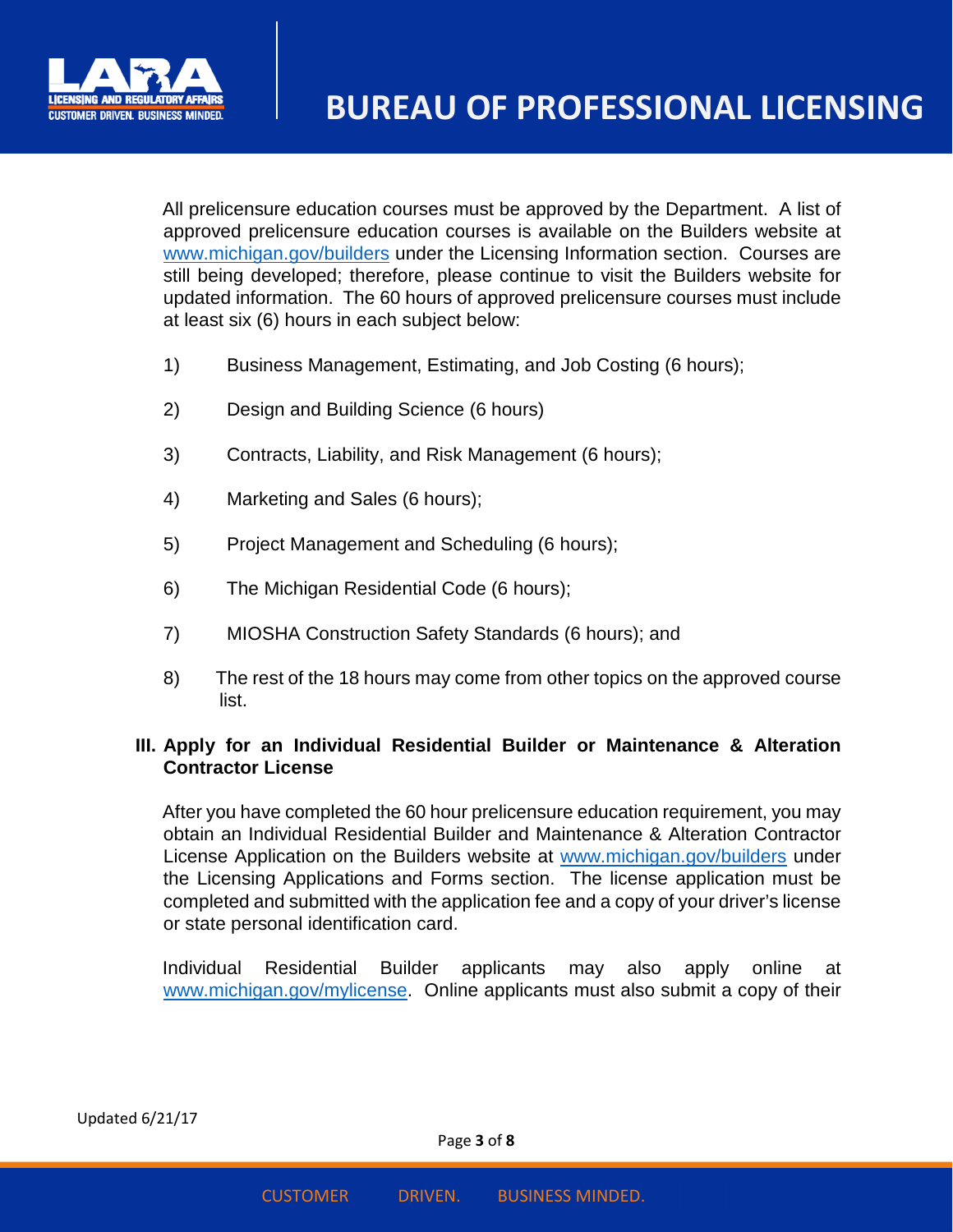

driver's license or state personal identification card to the Department. You may mail the copy of your identification to: LARA-BPL, Builders, P.O. Box 30670, Lansing, Michigan 48909 or fax to (517) 373-7179.

Applicants must meet all requirements for licensure before receiving approval by the Department to take the examination that is required to obtain a Residential Builder or Maintenance & Alteration Contractor license. Once you receive an authorization to test (ATT) letter, you may contact PSI Services LLC, the exam provider, at 1-800-733-9267, or go to the website at www.psiexams.com to register for the examination.

After you pass both portions of the examination, a license will be issued as an Individual Residential Builder or Individual Maintenance & Alteration Contractor. The individual license will allow you to perform work as a sole proprietor, under your personal name or an assumed name from your County Clerk's Office. The individual license may NOT be used for a corporation, limited liability company or partnership.

## **3. TESTS**

There are two parts to the examination for a **Residential Builder**: Business and Law; Practice and Trade. To determine what is covered on the examinations, please visit PSI's website at www.psiexams.com to download the appropriate Candidate Information Bulletin (CIB). The CIB provides helpful information regarding the examination, such as an outline of the examination, suggested reference list, etc.

**Initial Residential Builder candidates:** must register and sit for both parts of the exam during one examination session. The cost to take the examination is \$111. The cost to retake both parts is \$106.

Testing for only the Business and Law Examination or the Practice/Trade Examination is restricted to Residential Builder candidates who have previously passed one part and the passing score is still valid. The cost to retake Business and Law is \$66. The cost to retake Practice and Trade is \$76.

The passing score for the Business and Law portion is 36 (72%) and 80 (73%) for the Practice and Trade portion.

Updated 6/21/17

Page **4** of **8**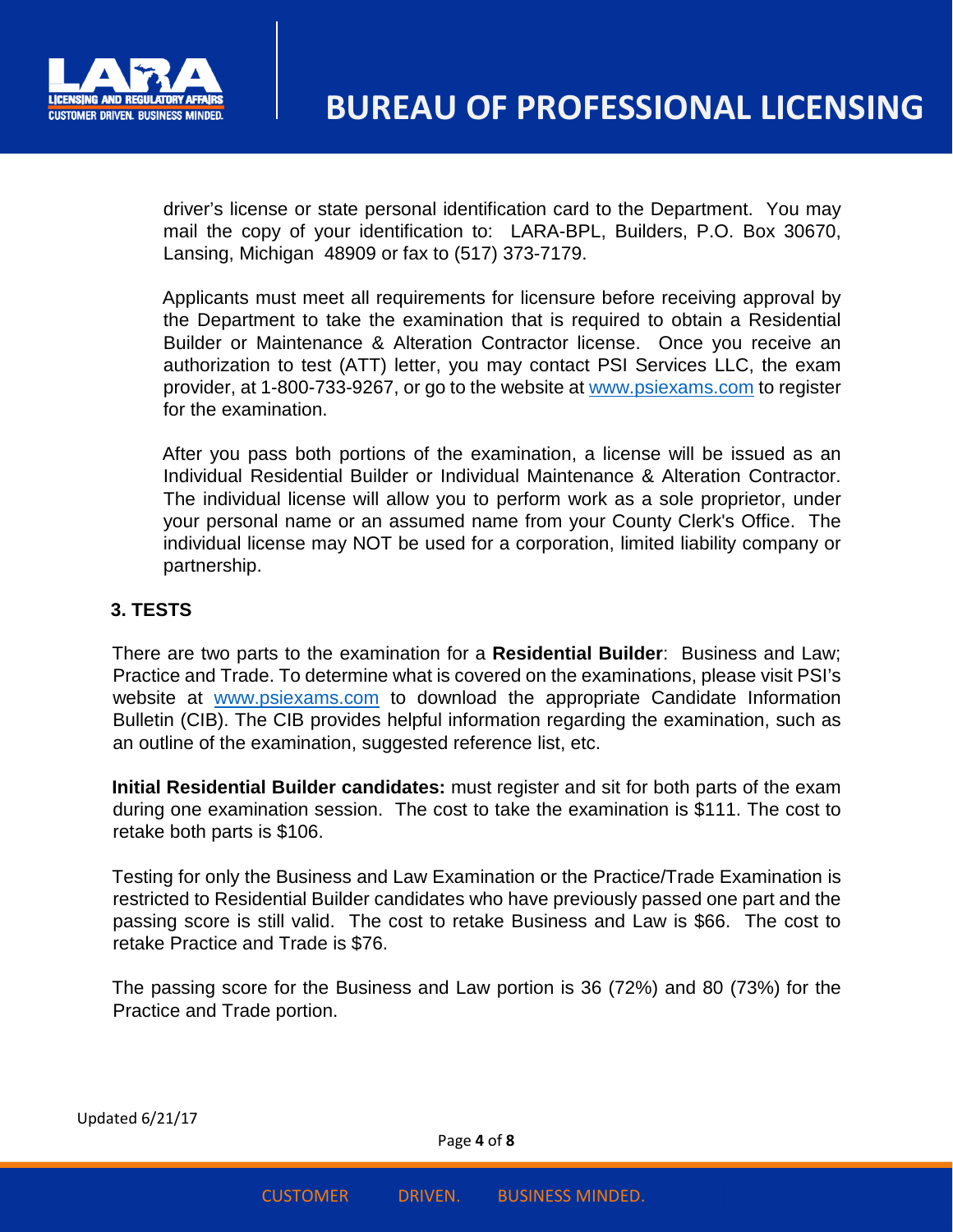

In order to be licensed as a Maintenance & Alteration (M&A) Contractor, you will be required to pass the Business and Law Examination as well as an examination for each trade(s) in which you wish to be licensed.

**Initial M&A Contractor candidates**: must register and sit for the minimum of the Business & Law and one Trade examination. M&A Candidates may sign up for a maximum of three parts per examination session. Each trade exam includes from 25 to 50 scored multiple choice questions.

The first time cost to take the three part exam including Business and Law and two trades is \$106. The first time cost to take the two part exam including Business and Law and one trade is \$91.

The cost to retake the three part exam is \$101. The cost to retake two parts of the exam (Business and Law and one trade OR two trades) is \$86. The cost to retake one part of the exam (Business and Law OR one trade) is \$66.

The passing score for the Business and Law portion is 36 (72%). The passing score is 72% for each trade.

## **4. OTHER CAREERS AND CREDENTIALS**

If you are conducting business as a corporation, limited liability company, or partnership, you must also apply for a second license which will be for the company. You may obtain a Corporation, Limited Liability Company, or Partnership Residential Builder and Maintenance & Alteration Contractor License Application on the Builders website at www.michigan.gov/builders under the Licensing Applications and Forms section.

A corporation, partnership, association, limited liability company, or other entity that applies for a license, must designate 1 of its officers, partners, members or its managing agent as a qualifying officer. A qualifying officer is responsible for exercising the supervision or control of the building or construction operations and must maintain a license as an Individual Residential Builder or Maintenance & Alteration Contractor, as applicable.

## **SALESPERSON**

Updated 6/21/17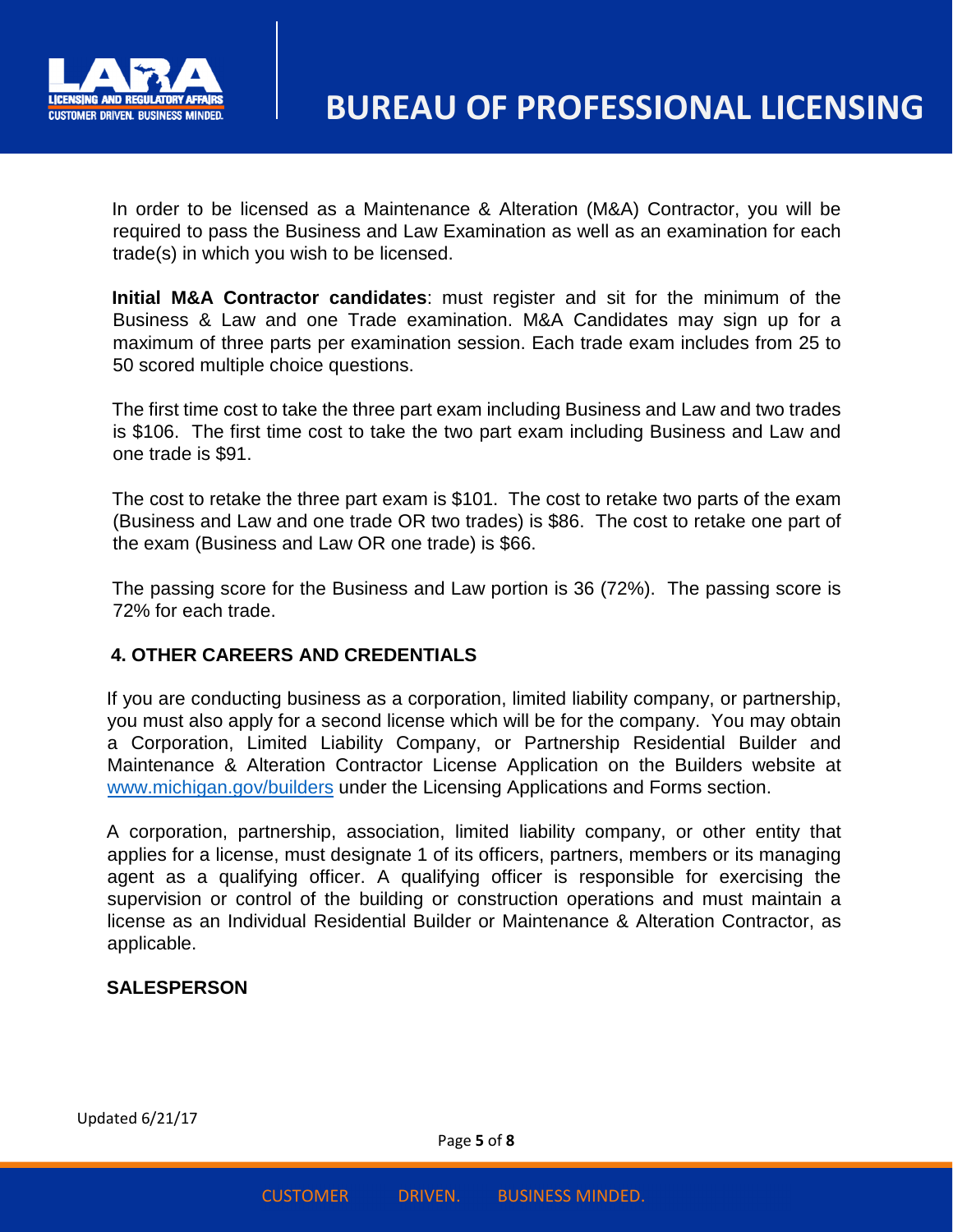

Individuals selling the work of a Residential Builder, or Maintenance & Alteration Contractor, must be licensed as a Salesperson to that builder or contractor. A Salesperson can only be licensed to one residential builder or maintenance an alteration contractor at a given time.

You must contact PSI Services LLC at (800) 733-9267, or visit their website at www.psiexams.com to register for the examination.

The cost to take or retake the exam is \$81. The passing score is 32 (72%).

Once you have passed the Salesperson examination, you must apply to the Department of Licensing and Regulatory Affairs for a salesperson license. You may obtain a Salesperson License Application on the Builders website at www.michigan.gov/builders under the Licensing Applications and Forms section.

In addition to successfully passing the exam, you must be at least 18 years of age; be of good moral character; and be employed by a licensed Residential Builder or Maintenance & Alteration Contractor.

## **BRANCH OFFICE**

A Branch Office is a separate office location for a licensed Residential Builder or Maintenance & Alteration Contractor. If a builder or contractor is operating out of more than one location, the second location must be licensed as a Branch Office.

A licensed Residential Builder or Maintenance & Alteration Contractor may obtain a Branch Office license application on the Builders website at www.michigan.gov/builders under Licensing Applications and Forms.

#### **5. BEYOND LICENSING**

#### MAINTAINING LICENSURE

A Builders license is renewed every three years and expires on May 31<sup>st</sup>. The cost to renew each license is \$150 and must be renewed online at BPL's website using the online payment system. LARA will send a notification reminding you to renew your license however, this is a courtesy reminder and it is the licensee's responsibility to renew the

Page **6** of **8**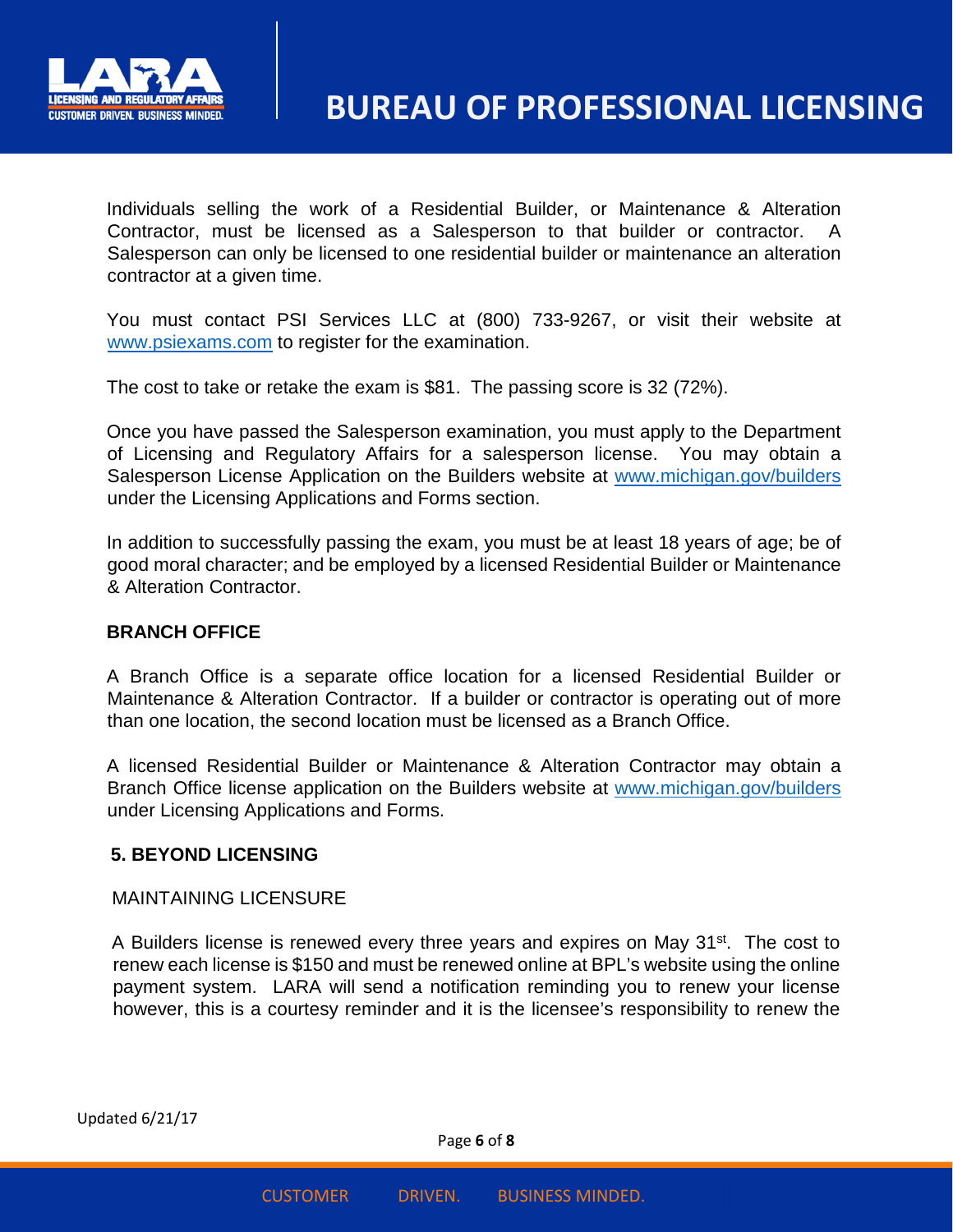

license in a timely manner. Be sure to keep your contact information up to date with the Licensing Division to ensure notices are received. If the license expires for more than 60 days, you will be required to apply for relicensure to reactivate the license.

As a condition of renewal, you must have a current copy of the Michigan residential code and must have successfully completed at least 3 hours of activities demonstrating continuing competency in each calendar year, during the first 6 calendar years of licensure, and 21 hours in each 3-year time period after the issuance of your license. At least 3 hours shall be devoted to those activities designed to develop a licensee's understanding and ability to apply state building codes and laws relating to the licensed occupation, safety, and changes in construction and business management laws.

After the initial 6 years of licensure a licensee only completes at least 3 hours of continuing competency during each license cycle. The 3 hours of continuing competency activities must relate to state building codes/laws relating to the licensed occupation, safety, and changes in construction and business management laws.

LICENSING MOBILITY (RECIPROCITY)

Michigan does not have a reciprocal agreement with any other state.

## **6. IMPORTANT LINKS**

LICENSING AND REGULATION:

The Bureau of Professional Licensing is the state regulatory agency for the residential builder profession in Michigan. The website specifically for the builder profession is www.michigan.gov/builders which includes links to the residential builder profession's laws and administrative rules, applications, frequently asked questions, etc.

• Contact information:

Department of Licensing and Regulatory Affairs BPL – Licensing Division, PO Box 30670, Lansing MI 48909. Telephone Number 517-241-9288; Fax: 517-373-7179 Email: bplhelp@michigan.gov.

Updated 6/21/17

Page **7** of **8**